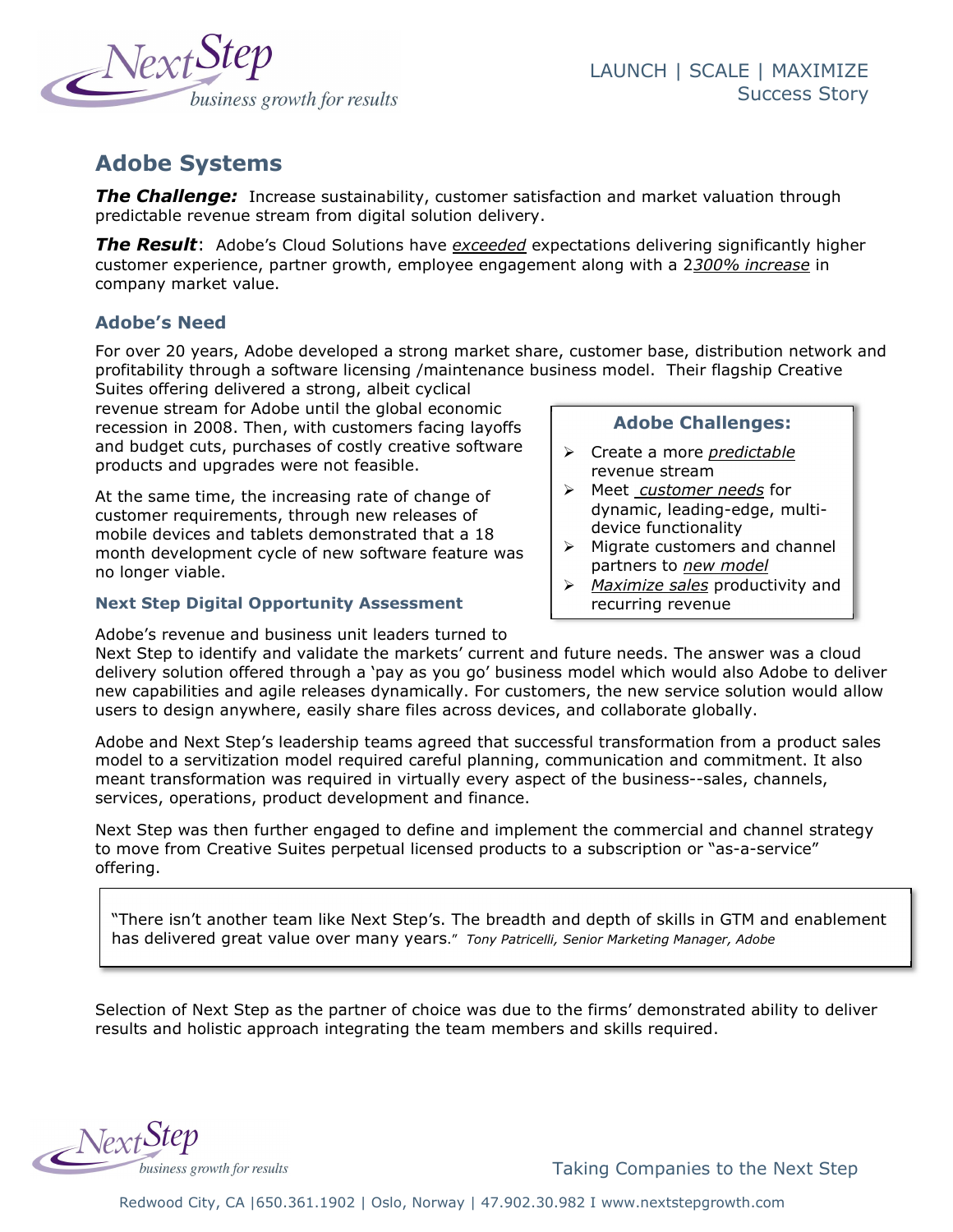

## Next Step's Services for Adobe

As with any business transformation process, Next Step's team started by gathering and fully understanding the needs of each customer segment, along with the channel partners (which drove over 80% of Adobe's revenue). Through surveys, Focal Interviews and Customer Journey Mapping Workshops, Next Step gained agreement on the market segment(s) in which a cloud-delivered release would have the greatest positive impact in adoption and revenue.

#### Stakeholder Engagement and Channel Digital Readiness:

As the Adobe team leveraged the results from Customer Journey activities to build the minimum viable offering to appeal to the SOHO market sector, Next Step led the Stakeholder Engagement Process through which input and buy-in from the most critical channel partners was gained.

Next Step team members also worked hands-on understanding and addressing needs of Adobe's key partners including CDW, Insight, Zones, TechData, PWC and other SIs and professional service providers.

Additional areas in which Next Step had leadership role included:

- Definition of pricing/packaging and deliver process for implementation of the new business model in the channel.
- Creation of compelling messages for each of the customer market segments including the value proposition to the channel partner (leadership and sales).
- Definition and implementation of Global Channel Strategy and Approach to increase channel sales, loyalty and market penetration.
- Development of "in-house" teams comprised of Adobe channel personnel and partner leaders for key partners.
- Designing, implementing and tracking results of Sales and Partner Enablement Program(s).

#### Organizational Readiness and Communications:

While preparing the channel and Adobe field teams for rollout of the new offering and model, Next Step's team members also defined and implemented a number of processes to maximize the success of the Creative Cloud launch. Through collaboration with Adobe's executive, product, sales, channel and operations teams to implement several new programs and processes, Next Step:

- Defined and facilitated a cross-organizational digital task force to maximize communication processes and go-to-market preparation and effectiveness.
- Developed messages and approaches to reach underserved market segments in initial pilots of as-a-service model.
- Developed sales incentives, compensation and reward systems to maximize field and partner enablement to move to the new model.
- Refined internal business processes to support cloud delivery (with channel customer ownership, yet feature and service deployment by Adobe).
- Enhanced communication processes to inspire commitment to success throughout the global organization.
- Worked hands-on and collaboratively with Adobe to implement the tools, skills, resources needed for success – coaching to all leaders and teams for sustainable success.



Taking Companies to the Next Step